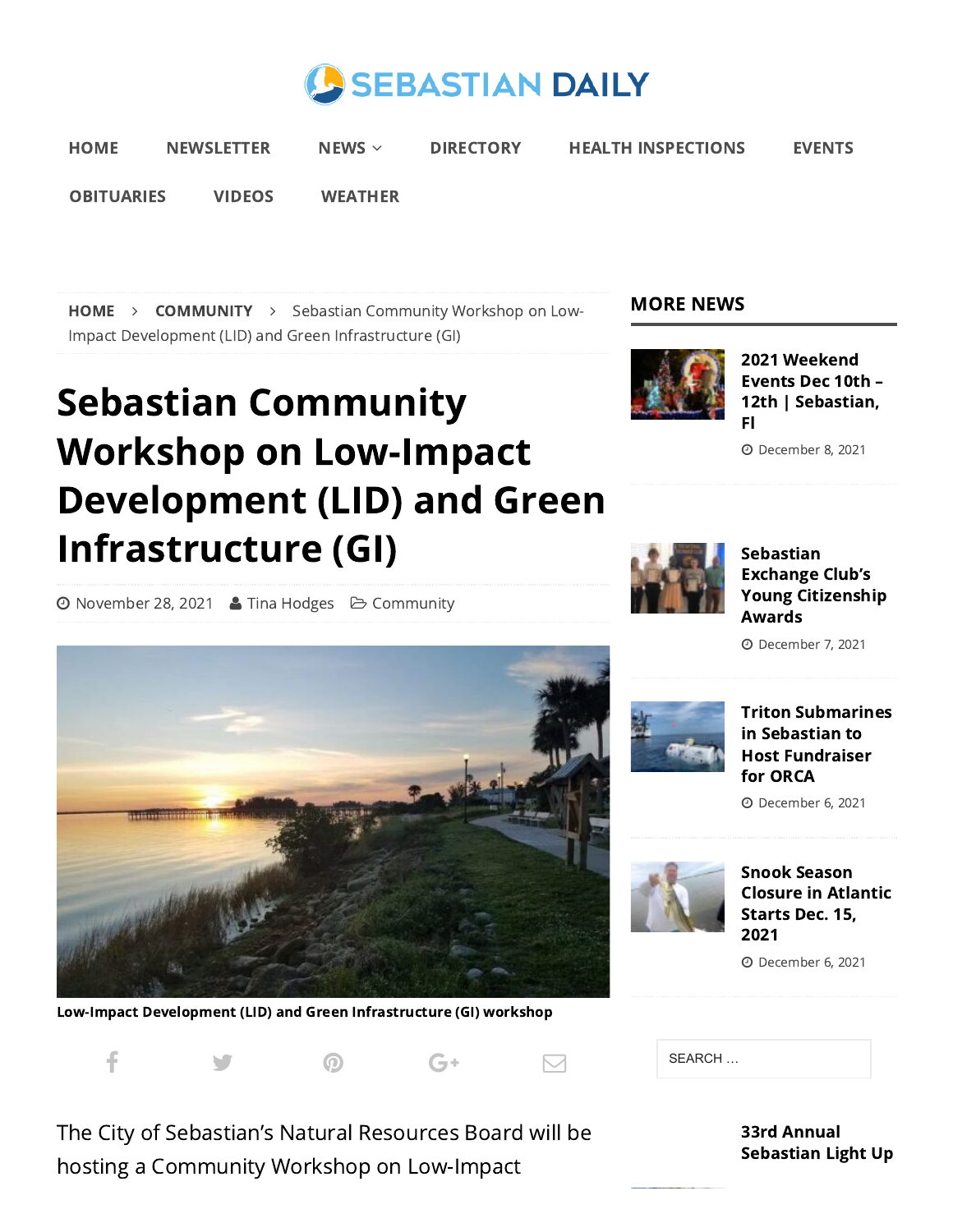Development (LID) & Green Infrastructure (GI) on Tuesday, December 7th, 2021, from 6:00 pm – 8:00 pm in the Sebastian City Council Chambers.

The workshop is a sustainable Sebastian initiative in which attendees will learn about the benefits of LID & GI and how it can be utilized in Sebastian to protect water quality, preserve native habitat, and enhance overall livability.

## Mission of the Natural Resources Board

To improve the quality of life in Sebastian by nurturing the balanced relationship between our citizens and our environment by protecting, preserving, and promoting our natural resources.

For more information, contact Kimberly Haigler – City of Sebastian Environmental Planner/GIS Specialist at (772)388-8206 or email her at [KHaigler@cityofsebastian.org.](mailto:KHaigler@cityofsebastian.org)

Location: 1225 Main Street, in Sebastian.

Signup for the free Sebastian Daily [newsletter](https://www.sebastiandaily.com/newsletter/) for your chance to win free dinners and merchandise!

*Copyright 2021 SebastianDaily.com All rights reserved. This material may not be published, broadcast, rewritten, or redistributed.*

### Around the Web

**7** revcontent.



#### Night – Dec 3rd | Map [Inside](https://www.sebastiandaily.com/community/33rd-annual-sebastian-light-up-night-dec-3rd-map-inside-31763/)

December 1, 2021



Moms for Liberty Tally Over 80 Books in Schools Containing [Pornography,](https://www.sebastiandaily.com/business/moms-for-liberty-tally-over-80-books-in-schools-containing-pornography-critical-race-theory-31760/) Critical Race **Theory** 

December 1, 2021



John Robert "Robby" Spencer **[Obituary](https://www.sebastiandaily.com/obituaries/john-robert-robby-spencer-obituary-31757/)** 

December 1, 2021



[Magistrate](https://www.sebastiandaily.com/business/magistrate-orders-damien-gilliams-to-remove-outdoor-furniture-from-no-name-bar-31750/) Orders Damien Gilliams to Remove Outdoor Furniture from No Name Bar

November 30, 2021



1st Annual Sebastian **BrewFest** [Showcases](https://www.sebastiandaily.com/community/1st-annual-brewfest-showcases-30-florida-breweries-wineries-and-cideries-31746/) 30+ Florida Breweries, Wineries, and Cideries

November 30, 2021



Letters To Santa with the PurpleHat [Sisterhood](https://www.sebastiandaily.com/community/letters-to-santa-with-the-purplehat-sisterhood-31743/)

November 30, 2021



[Pareidolia](https://www.sebastiandaily.com/community/pareidolia-brewing-company-raises-1200-from-wiener-races-for-halo-no-kill-rescue-31740/) Brewing Company Raises \$1,200 from Wiener Races for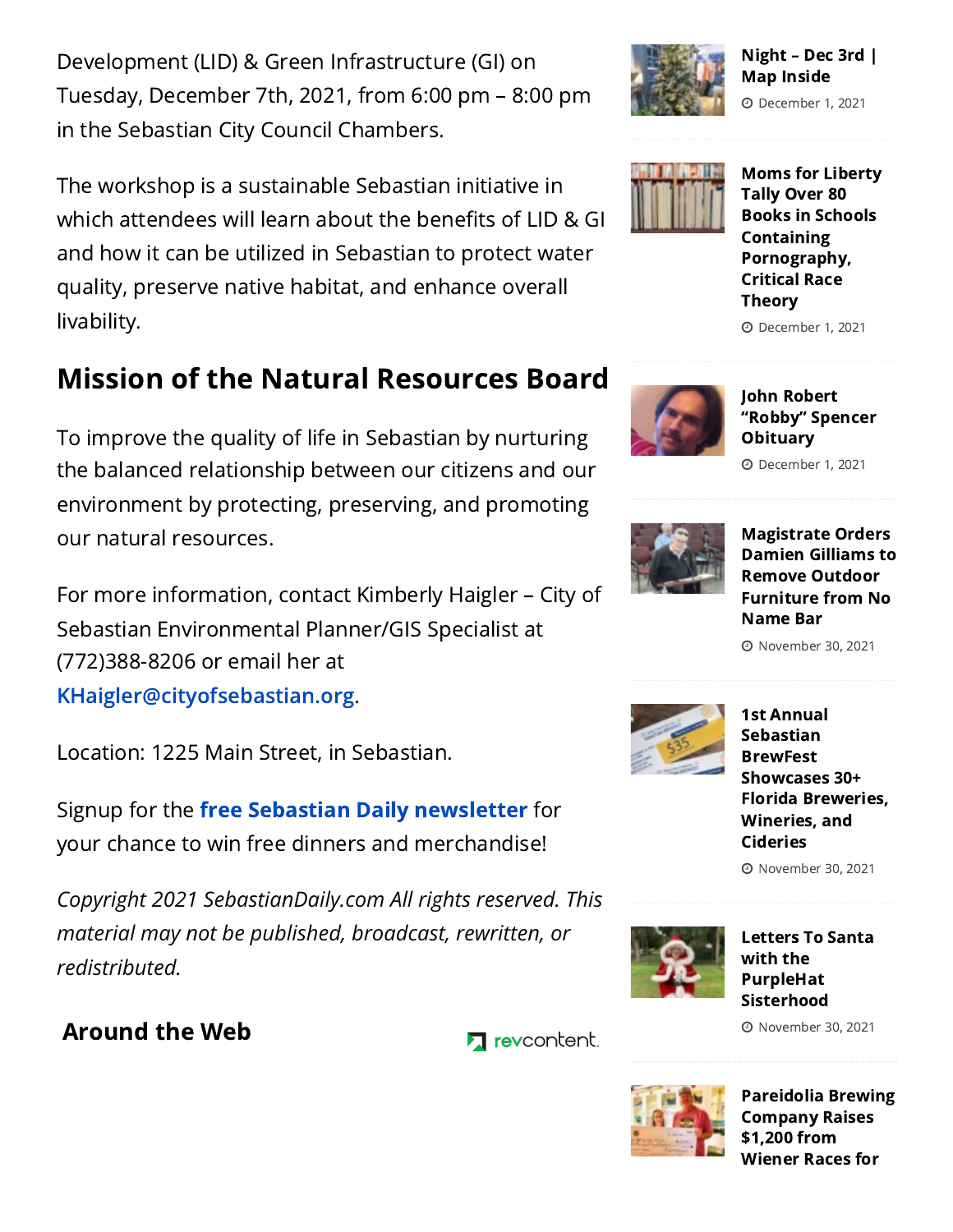

A Simple Method to Reduce [Neuropathy](https://trends.revcontent.com/click.php?d=5WorDU61FHMYrve8GFnVHzglwnpIptsBXzBYngZiifhJ69uZ5YAwA6Y7AKJhNhg%2FZgCC3oHooXn1C5cdiM5iWm2O%2F0xbMEhh29v7JjzEX3T76THVNCe%2Fz3MfCz9U72rl3Xzn7Ts3rDRBq5XCiPIIYYx3HmvHpZC5PZ%2BsyztfLPT0%2BdtwGFqYLcGujFuWYaS6GFrzSpehpzGkEkQ%2FuEGmD15j8YUo5ibN4krxS4czG0dIenq3I9%2FC5RcO9gwUBPnslnf%2BvdKTGHCbcT7HAFbk%2BT1l2vSJ30SvjaT7XLjrlRS9SwgfJzeGn9N8eE2s4RkmPtfkh6YVk7Gy1VyOzZ8D%2Fu2w9s8%2FORwIbZlKFrhpkYZBeT%2BS4weWG9v9JY9PsUKCdP8U9%2BnR4XlSWOBJzoxHppREN6LXUZd9659qC%2BV2LAkHBnZa7Wd%2BZNVAqlxYh1mtP5j43oPsvE5ONVh5b4YQ21pgiS9CU4KXlcxRAFMCgxTUq6uoFGEMWrAOHnQSKv5KnpX4sZbMn2NErpZy68bbJDymx3JKKCG45fnrEVkjvpJ57yRkd5ui1O38PAERzVpk8XEvGxyElpay%2BxkKDcY1r6Vx9TusrtqAeyFA%2B%2FvPuWoit2ST5JWTwN%2FlDiZX31bTLfowra7q93rCM%2FhX30zqO2z4kYwxqeZ1BhjC0UkuBxIZT6eC01U6gexAtYA5XffOq561KjAEBsofEYnBkhmrLRGK6vFeBnteGl8IAWBwJZzJHYH80IROkIhSp%2B7NYribnYNi85EZ82WM5xcnXNZjJB9hxJ4gvG8%2FowoTVHI55iGAl7Ys6mnrdTzCw9L54NeHfvAvG92UcAIALjMo49PQ0mhmBJQAT1SQijSyIsVBSJ72lsb33aPJ9UGGKj5Og11BfQBvb4tUP9qrZBrQcTcaegVg8Deo9sGsXnuvh41uoqBrX8d4kGviD4OzfJKdB3F3QBGa%2FrfxFCpqOHn6c6X7QV7PUiLHIp0%2B5YplLjrTv5h4hPzgpbM9GRud7rjZA8EkD67fbZXO5zW7xzPnnrF7i%2Ff9DELzrlSTF9I5%2B%2FueB4Kgzi53F6mTBXCSPDp8WSazyFf0X0%2FGd0XgxwClnkogLlDPzociE3FSARj9lFE1TpzBly5ruScG9F00y3lNVIu6245wULxDUr6vTEO1%2Bp%2FUSHGCd%2F8A5tr4rEx8cwj839CBXv9mZlaGe9g5nZ1h%2Fb%2BM5%2BfPBJu7HZw8w%2FZqqufqsYLByqLPLENOik%2Ba7NcEHockt%2F9arY4QPLxMDZns%2BRXdmpoIWd5lBz1qGe1hzeRSRdUeZqVH8sD6BA7pvQGN5nJZWml0%2F3gbFCOn9o4Hq0XJWfmkw9JfalcRPraSnPw7Hk%2FJtc0LyAe%2Bc3Ly5RbBr1dVjdca8HWVw%2BrxQ88dHQcTLtQ3w5URIjYHT6G87zFK2c6UtzKksAn9xVKwu42dW4Dj%2F80zpog%2Fp7ZHHV%2BRDaZJASuzQP4l3CPMzffHEJkclDXc0lcWdenjP22ULXGkeuqoFXiGqPc%2BilrM8%2BI0VdAMgFLiGP2Vm9ffbR8UxT8gonn4Q%2FiiWrKWcAguc0dJz3XaqjnZ7CfBYd41zNRv8K40xbkOSi5356rkex6gYT59xRc3ueCEyg8wCaOzODdpq4%2ByQYz3gprUsAx%2F9mSYLJkoOtRLD1sNSdsB9fI5J5ukgtybBVaBLu3QL5ln5hvhohY%3D&s2s=1) (Watch)

NeuroPure



The First Ladies Were Just Ranked (You'll Never Guess Who's #1)

[MoneyWise.com](https://trends.revcontent.com/click.php?d=iM8nIQU3llQ2%2By2plkaIAHMjXJvcpB7BXfYBmuoUBFS7cF00ksTOywdaesGEWdbk3ofd1Bf3xoDjGcwgbjtkfDq1rU8SNab07eZEXZVHiw2tUbX4CLoCAc5vDsDlSbVuWezmMJDKuTezuajsPhMNY%2BVnDWAYUUAy46ezEbYYkpoCFnGWQCkYZ6A7Fcd0NPgs4E1Be641aLXmSLnkFAobG7o98oLjLn%2BEdARI2Uq4trq3sDPefkWI5lB7aYO9ybGwP7s%2Fnok%2Fapsbi%2FtJok53%2F4x%2BibosJoGDbePsR6slBp5p4isojlQCfsaMUiRXuqgaS0KkbcBiP1GhXKx3843Zx7SpaqPiDnZfKYA4qEAXoTb6v4KST%2BmryIc3UdFNz5gNrq4vC5w%2BnuRe1KoHeTu56jvoZ%2B6l%2BgVSav%2FnSI6TzpU3a%2BI5vRCbOGJpx9YlV%2BLEZf5s%2Fq3Q14HkyPb24AiKOT6pwLjc%2FwwiVeKYhNUa5huAo370QET0YEEf5hMYrKsoTaEL6Pn5X9lNWya1IDi2wdX%2BzL2sQ4TJvY883qYu%2Fss6FRiENA0XmQE8%2BfIYXtI7RCbVSkxdP4YY%2FKpMiMUd0MgnmUUiPIrifgS7Df98YhCZR90azaiqwfZS%2Fx9lb%2FKKAPHXfPe%2FDYl%2Bj1nwsxl8b3n5oioJrd2csIjlzO8RLx54MNYx674XX4WJI17P0pc9TBhQpq3jvL%2BaXPowt9H4dKg1aPRm7vbW3mCAitAkzPEJqKrkjfWXsWE5FMmPritwg0MM5kVOxOjE%2BDD2g9wK6YfkexB7yfk1BdGInXAfl4zzVnku%2FVNb%2F0%2BQdTotBa8wpYKNDK%2F6FJY97Gl3Fs9Fou9718N0O2ku98eFYf0%2FskoTe66nJ7rSH4j%2FgStDLvCnRAeKnUTNs5l4VwWEIwzhBnZZf0c%2FJerPK6Qkoj9K%2FjN9XRnZY3GLCVXhKGbezthBnvr6Dfay6i6LkEFxHzgN0Kup61yGXPLY63sLnOje8V%2BcBByXZv1YX%2FrFQ9p3eyd6ImeBBq%2BvykZrtWUr85fz9hKGxtdINNphTp9wnOD9G8T7J5MkKwJ7VdbQcqFJneXsjkmrMBvt%2FgHf%2BBlOawjPbJNXqtgiKA6qB%2Bi1lUyV7zhlsm1uYLxsC4ACO%2FCGBcmRfcoTcheMCWL07AEnUrJtkAkOcGi0pQb9utbI3Kw68CP%2F9mbIQRvtGRxkYK%2BD3tvZ4XrJaraobE1ILzpn1c6M%2F5XU9%2FPwk5ieVnS8COKaFtZqYSVuYx3vELEaTsOctN%2Fej%2BPtdoe71m0P027XFJqSySL2hQKg%2FTdieCU6Zc8lrIxktKOXT7w5k9hAegK87QT2Ld55kJ75Hv%2FmOJoMkiDWNqouIB3u8HHMvuSmBQ3%2B97WsDU9KZBvdRc3ROWjeYD1duC7QxK4YmvJeC%2FB3Ushg8BficH%2FrrhSf5pK6z1ENLviNCIx3sAPYKTIEFAnDs7iXlkplkIebSENSqDUi%2FswgFRN%2B3gvXsiI3t4U9qe2OEtOB3BaPpXI3PBj24Or%2BMnBegojryYs%2FSXSFJ88aHFcZr%2Fp2XThfF5N7L5589YPBTs2a%2BBZhlpPD%2BDvlJVN2OuMwPL03d6%2FKZfZ4o84InSf47gRopdzgRztVLwmr05CdVH0%2B0%2Bu45R%2F1Ui5mD9ES22tDBx4S0SD4aTuokWqgmgBCm8TrOB%2Faotj95kG1Lol0so4%3D&s2s=1)



98% of [Americans](https://trends.revcontent.com/click.php?d=agO9ZhHcj6MZhyqyn3oZXRq%2FkDZDAU5Sxme%2FEH8ZAOVSRWEvmS7LkqUZjVSfqJi7OmU5uqvRuAlA1BHETAMVGfssDbtIFjGMBRgrYhgnYDjy4uAsFQaoaMW6tmjX3V%2ByqPWzKyFaevpGRqnsDCx7laOAa3GmDIB2jPSa%2FVBsfFQWLfyruZ75U67JjH7YpwXu5oTmOiJIZQad3J7c0%2FJcCMyCRDaWS0N5VZzcvEviKRPdtuCnbNYcloTAzm1ctgR56GsrjH7OjkXvnwRjlwE%2BiYpm6gOa61dy53G5IH8MKYu%2Bm9pGXiMUDoOaMcZR39QFcCuCcmHq%2FuDTU6sr6q0oYINTCL5lvk1zxwOw%2F3jmv6g4dzoKvuAf%2F04y7xjvPo3YiPGU8bV6ZdcyiceejZMdDZHjo%2F%2B5h2SruaoEOTA0m8uSgz8Bm1ebIHjeOGuyBaQwqqCkfJmUqlrfoJhHDL60VOMc1WqcsrtzmQvPfufEnTTAV4sjC4hczz78JQeyrfbr0jRKSZWVFESvwBTFCMVgjGqWqbWkWj3fmxdX9uUrI22FI4OXB9Pnm7u3qbHvDdGE7L40QWNW8tLleJmZU807JHiZIk8%2BPXrkKW4UXYk%2FV%2BZW%2BdR17AFDpR8EnJXGJRWYLo%2F%2BZWR1zbIYfLVvg0Wc6RzP%2FL%2BiZOrbtd4d9%2FTkYErS36j%2FKbLvNENm8zLbA1XvghNMjvw1hbIIFGSewf6ImZfP7avqoMMBOKsgziMvIp2UuRmeOUEBHeQlnuCJRQl1vblwCbMuxnICc0dGx6J5QPc%2BVpJhRGZRYPnhTvteLbxPzhapnWemciIVLfwTAippt%2B7%2Bz7Nng8ywVOsIuJgUprZqJ65BWBX7kuy4CKhXeyzFwqM%2BWMeTGB3dAmzqDo%2FBMVkMJ8%2FpnfO2S%2Bo%2Ba9Lw2tAMRnJh3n8VJV7yAuhYq4nVpiZAeJ4qSL3ALBDa6vdtaXnjNWcDfSuDuiE4qxNogiGMz8RPh3uI%2BUHheR95wr16qFE1KsJGT2xOC9gpjUGffb%2BRR3aBcMTQ7a2YFA0CIv2CUMf5rgkizeHS%2FGf8w6JFVjoqhqgFXEu0tOIlVckzmEk53K3L%2B%2BB2b9UQGLRQauaeSFJFFnZqPpggXpfPrGmp1ra3bXiHKvLB1HoFVwqKTCC3LWYbUusm84qTpEvXA1g2p6BXTDXolTps2E789ARZha1n%2BMG%2F%2Bnt8hwarkTYlz2QATDhgvK7zTKmN2jpA1PKY3vyZbzy8usp15vNeSCGeJXMb2SgEV2oJVOSGQ91lBrwkbXIZol6XTLwECTV5Pai7iSnPY79iqgtzCcbCnIDnHc8VfydHyi5EI7CkaHz%2BFmk79VFv8Cs2En2XcpFeodYWZ6CX1YPSbR6XTR31vGm63cTtjO1qRM3Qqs87%2BaZuaBTRZkSXrRt4sjLSWFTQmOHqPMBcZjvU8V%2Bf4WadeuRCupMIFJVfK8Gr7bt2FOUl8UTput67GCN0QvsVS2dLT1VLCNTMOBifkidbYMs65S6sbS%2B%2BhW8avA%2FkvXLtpTfF9OjlS%2F1mejnweK%2B3EsSAxainwlarpLoWQnw8SIvJUOk%3D) Can't Name These Classic Cars

UpbeatNews





Here's Who Actually Makes Costco Kirkland [Products](https://trends.revcontent.com/click.php?d=tDR16Q8PUkzQ7%2FAaCjfghSEiEXOuSSaytuxGJuW9P49cJartjaumNWcPCKpsv6k6U1dJ9U9Qtc0Alkwx5WhKwVsEGF4zr3W5Am5oYyHM9ZqLtWTRcZIeTVsO%2F%2BaOhLT8u%2BasSPYPfbzFBFNmo16218NGvj9H0jF5%2BRG7Aap0Zp%2Bfob5GLKCxGaMH%2FcLF%2FQ%2FTK1lYJ5pTzmIqBt2EDJifjnsOdKAPdaovBsL3ul8PoNoEbPNJW9WDyngkljF3o34ThLbt0PYW40R3dY%2Fv1H6RBiE%2FPdHnoreEqV2Po8tO28MQARWMXxiG59KdpR1%2FfGIGsqlswUcRP0NoRb3iUzTErkxk%2Bya5cfoifuxewy1UPlGWG6LHCWD2ndR85MDG8800mA%2BrgRG4m8SFoYW300saayODjmk%2BInPAi%2BSvp3eVNXJew5NtjpjFLl4vYT6CEP%2FfbXRHvxKi4z93tDowWPW6yszE1JKaV4QPMEDrn0FLrJi53mcTEBgm7sqXshZ5eEBm5BumBhjONZoq8WGsUat3d0jxK6LSNDUQC48ZTAeHW5sEM%2FIMDShc03Ddpp7wwS6E5lqs385JhEIV%2FFWTyV7Qo79RyQm%2FXVRSn8ab6KKaxaBJ3%2BU%2Bmrh6M04DtYqTu0Peybc%2F2h6eubu6kcl1uS2YPIJnfmt5VwaO6CgSLFIezhDUzdX7TuTnFZKFrUMMHPyTnCGh8QxKA%2Bj%2F8v%2BAXuBfwTU69ESBRPcYodZgI1Avjkq%2FCJi95pf95zuWv1zLgJ7M6fSXVu5UNnhzXh3P3pkIXHWLF78dSGpbO3X5orRCnPkqonwTgChtOLi7HT0r25Y9rBKZPNXvUEY0MHzl5BXRP6c2IwTnXlsa88DcdUSMyEuzulzYSgkW04JlbVPeDJx8g%2BraBDlHeDlXXwycCKszzyROHcPP6T9Ie8dFtZ2YKCUrCSCJ890hZ%2FIwWm39YtECGO0C0e%2F8sFqPxYol3VRRYCihRQ8B%2BEy4EFmv7R1ptADmjkgb%2B7xaiMyu6%2FWtxtjKbAHsDqlQGWvOE%2FQk2POqrgiqJvfgUKNxDvvYyVd83FB3tbV5KiWgZ8%2FLY7TdO7n76UhmEvzvECaznNeSMY%2BoZrTc3o4SlOX%2BFFnqEqkThwy50MjaPAY7lMPpCCfAtMrcQIQCJHRZnbyWRfaxFIG%2F4QMah7OHxqil%2B%2BHNHuFuKN8RFR2xVtNWc8qB05R4QqRGmSrfWOSt85bReSsIrk6YmZHYzzWKi55x%2B1Ick%2BP%2FdhriC9eCCOeQw6I71quE9FRmCdrGIf%2B0kSpOi%2BVHIjgmOvvFetFtbkxgb62cEK5kFg%2FiBIUYj1mr7jfFxwqsD5y6PWnZUL7XduYxwtIuZdjzitMZ%2FkukpkLQ9zoBwuWJZ1XSvLmJQSQnPebOCBRoMhFkhIDJ5gALSYYU%2F%2BvOkPruXkkXqows%2BdMWp2SdXSL7mQo%2BBf3lOlIJygYRHBTogJZxEVgchDMO7YvM%2BINlxqqgHcVIpqfDB5O%2B1ynCmdqMIGUPC5pFgTdB9TmmDqcjIdEEv0s2MyVJsNYlQbevzV2vwxKp%2FFw19L0epX2vdiceMS%2FcNO73KnjtkV%2Bm3CVO%2BPj4LRXYLcE2jLSzhCBnH%2BBWGVmMDzwETDzrCBUKS0hAtKP3oJrIN7lt%2FJbf5eH2oL1LKJGT4zpNmHNLNQ2zkJL1zYZDQeKV%2FP%2BWU76Wa7yiiD2K%2BRVNBMPxm84t3V8kLJvX&s2s=1) (#2 Will Surprise You)

MoneyWise.com



Local Real Estate Agent [Charged](https://www.sebastiandaily.com/crime/local-real-estate-agent-charged-with-first-degree-murder-31732/) With First Degree Murder

November 29, 2021



Cooler [temperatures](https://www.sebastiandaily.com/weather/cooler-temperatures-monday-and-tuesday-warming-up-by-wednesday-31727/) Monday and Tuesday, warming up by Wednesday

November 29, 2021



Quiz: Can You Match These Movies to Their [Posters?](https://trends.revcontent.com/click.php?d=bvFYtDuLrD1RXJeK4SiJ3YvlsssbM60hlKFu%2FwVYwJ2ozIRX6B57VZ5loTrWmlrefgpVquXUi%2FRqRy93C2yvySp1qkBQuL9yw13Jjx%2BfVRH8aTjIkm0fkcHkgyd9AcX5q0x5qmRoHNBSWU42BChO6CB8wUU7gFWc%2FcONEAG8vEQ7MfvmDZiwjrE181BoFijuAmVTDzwiTzxjXyRx6hm%2FgWWJYdM4D7GdUbDyH519KwbkxxbylonI3Eu4pGo3llLuyod6cIdptIOHdk%2BQnw0jTLAFKXZ6M4ZG2sZkmRY3DvsrPxpTC7oqSSCn885LgPaQRG%2FAik5t1oG3MqGYLxjm9B1R%2BizauuL5JeRKvU60tzA2%2FK2rIvm6QavnpE5HRzFTGZQQgysIPZb%2FVoEcmwv%2BSLCaKHI3xfO0X%2B5mKbKMbvJpjXhf5EBGxrkkL8vH7NieypR3WXD6sLDtFn5o%2FTsOg8AA%2BNrE6%2FvhgjV3iGim6iqLieyjPM9fjcz21DVBLGsqFK4B0ILkuR7kFQwoHmGZvepEpMcrILvTXYmoydGWByfQNHRWPr017t%2BZPVuAngS0gzg0IhXGnPLxrWq0hf4m83jCaB7Aw2ATF9nidfs6tohFl%2BrsSWjamjQypVtE%2BgpWBLM25zixDEnfAnWo1k5x4AekT%2FYRHJw%2FRCWhZ8BTfDQO5VlBZ00tyMA4Kk5fcKkmEsOp3PUbVg37f4IyZ4YVe4T1cegbyv0Ui7D2iAaqx7QoYPuKwmCXvuO%2FU26me2csT1OZ7t85CxGSXx240EXQtIz%2Fzbqm7V1lrrtw0tgO5Nxldki2I3GqrMyCL4hAW82SbD6blclY%2BjeCSy%2FqzXi%2BfG5a1yxXu0RZn3yafVOKUGgQlUFOu%2FzpkLU7Z4EdOhJYd7dvQdEVp%2BRMr5A4jz3nm%2BmhOqsH8Ar67qWb%2Fr0Ei7cJyHt1paBJYrDgKVYocjNXbD%2F5eO1AVFACBdRPiIQwrX5Spkuk0pC8haKp8VlAS8jZ6wEKcGs%2Fd7ITYOYvhHktPDMDcwd9wP4qlSDKlQEwI4LXnE1TRQczf4D9iwT9X55NZZJ%2ByDwuhrH2E5hrFiv1nKh7crDZlA4ZjqIcYYymrYdRgSd6C938q5Bsc5417rW0oxLDvVbv1rvX9blNHspRG25bMJjCk3GAMsJ7uqaoRDW5E59wD0KZF2JxVy3%2BZnwrF9E%2FiYVBYR6Ky6mKXqo7I5gZ2cXSO1OxGauc8RCkNYfg6NaJCLCTUmeiAvAa8xWkyUpqbgH%2FhHXtpYPuaccEcd4emS9KqQEWrtFBnQB3p7idbmzeCMsslpZjx%2FMyafA6o8IGsJYeB0M2CHAlsj04lvbbhnKcr8qVE46WZs8%2Bnz9zsKcqa3CXVl%2FEV2dKESJd%2BWTBUr8wQ4PSbznbnNnUr5Xlzv9Rja6vLCNO6Z9M7boBiJSi0fdytdaSTKDWDw14BD6Ba98%2BiNAN5MxeVeiANK4p9Ucdt3LnOrc8x0s9p1mXRqa1YlJ667yISee7lVVU5i9CawAs7KjTuqMlxw%2BF1Cw%2B0EVjlAQUY3BBAPFh5CHs63bl2iOsf1lmkDQHTGU%3D)

UpbeatNews



The [Average](https://trends.revcontent.com/click.php?d=hRCTSICosijqz%2Bl794%2Boreof2mz2sM%2BBewEWmca6vr4otep4oAcx6NMNV7Wd70KM8Prpg26BsCSqCsTCFjifB2oN8NY%2FQQ%2B4kFY6uyHNxAyI%2BW4e2V4v9y2BLjrVCoV3C%2BNV%2FHs7jxs%2FyY%2BQHVh4xzbwPNYe8ZMsF2nX8w7B4NSCKYXyEbkvm%2F%2F0yE2xr%2FtRXDFHBMfTuLb4GXXtmpHWZqseYKqEuswjEKevIbkwopLqPovW6UENoNiBY5d%2BASrQPbfrhQXY256vik46C53xPQv37y3kkAVEDl9E96PQXWRl%2BxZ1GIppC5NglUT99PFf58JIGPKveVpYP7fKp81%2FNtKPIJsY8Sg8zl2XMtUN7gox3uBJ5Idb5DPYAxzp4qNotRrV8jM%2F96BImwapN78UVYhOyhavwzniSv%2B5cUAF4wfyFsUrkCyYgDFsQAhALVv57wC2MbvNIsDP6dEN%2BJ%2FgQy0TTtlPe%2BAqEjT8K8KicQm%2FWvK2Zcrv6K5WDZPC89Gr59p1KcbAe0fKxp5lYORashw0FWJLrOlG3BfzSexcwKxj4JaHNn75YgRssMiTgmSoC3t5%2FwmJuvcDGCPttS1tzO2%2FdtDOA1a6%2Fl1A5RjempD3DKkhSoBPQuKxWdJw3PTAcHoQO9qDeRHGQxn29%2BjRUbcobM%2BY%2Bq93SEY1IqnCs31KF3mwIG70Pi9J7i%2BJ5QeX5kBNgRJ8j8ezR%2BqOWQeRa%2BQI%2B3HyJA2k2SIUIAyitG8VZrij9tvkQYs7cPzMoc2LAMtf6yKaRqOFJ2WgBm3YVOWegZQBeIMZ3nFzg3UVWozmVm3HuDhQ8hceQYFlDMxiyuvLDhPv1XSQNEdE0IiWAQeS%2BGIYU%2B5BQn%2FW1cvLxykKS0%2FiWM1T9ebqL7Yfw7pFa76y8HC3mpTghRVV57VP7TfwT4py3YV3WzehufysL50zjuTEMR2NmXwdzHmPXpTbsaU3zqItDXIvR0lgwuVzn5t1P9STe%2B7FDWoJ5A%2F1uUAR7jc1QklftECS%2FfSWf61%2F43QhnqSPS4KEwmjC1e%2BFF4XJqU%2FTfcfSch4Eg55d5qqAEZu4Otus1sQwhudPyN10UKhZzx%2BUsV6voBaCDLD440Ip1SWlt4xiC1mNBwTgCCIBw2C1soEL0or67iZdhhBwSJ8KHteoVm81blj0T9O96IEaKyxcPsFUZ4iRB0CNLMuMcyAzksA7RHHsb0wAhGwkF7mmFLshU%2FtTRenyQ4mphia2B8oluSMEtvnz6OpdU4XcNvDHuMjdtcJ2Ax3i8hxaqF7BtqKe6Mc3No9V9hmirPh2unqOoXB87GeD9B%2Bwfq84naeLEvKsIzmVKQ8cVeQNUwI3ZDc0UyEHhbnQLhHe8ecV9hdDwWjmAF2WrVTJnZ%2F7bhlbasohGoPTsnrunz%2FBIx8IkfBFwOYCIrqxQECJqgD%2BHPPUKFT95XFUV4MhwDZcDoGYS7mj5kG8jaXTkRS4te9zVtP5y%2B5WPfhocMQHoH6u9zPZGSls8kVJ9cmt0bB44anC2G6XGssaLOgES%2FZFWFhw3L6Jp5hXCsPWL%2Bf4%2FoER%2Bw20q9uzx36I%2BFrY9%2Fw%3D) IQ is 98. What's Yours?

UpbeatNews



Are [You](https://trends.revcontent.com/click.php?d=MvFHf9wXYO9UrXCRF26rnDYc2GLZDIi6VK34r45O6MAMcUiP2dtcEZViBbFcCaFl0DTDtXDKBXbCtVgv40HckoqmSkg3r%2FQcJo0ozMJ2kohKBEc8N%2Fnr5EVb4axJLJrw8a80G5cDtYFBfww1UZ7NZRJdLYx9EVYqmxGJR9LY7B0kP9vgT%2BYZgrLGFjqeMz9o0KGSTnh8TR55CJow%2FILJvYpxQ7dETqlV6uR4Uqn7ZqKseDtWjfUYV1vHvc1Y74uDaTdahAk0RmoXiodS9S4b4xbu2C%2Bh6xiRrWFHZrQaLVilsaJogTe%2F5b3TLW2wse8u1nqDD45sdL5iCR4iMcdDz7yLc8YR%2Fvd%2Bg%2BRr5kA%2BhbTjvJrRRiiJ0ALA5AVjD0%2B%2FDKwZ1LqIWiNRKgLk3Ham7mnB7M6nXy3p7U83YGcJH8bliINf98rsOyAfK75A6n9hRdbE5Xy2R8ys1vrvxYbjnpFsHCQCM2bW8Jef9jfe5ZuROhn0D4xb5Gt8%2BRrzFK586IulMWq9CfNg78wkF1r5TwcsEO45cBqGJV6SRdlDr9odnbumpNbScPvyvLZW14%2Ft65Hese4KDm6idrdNZRGX6ywx1HpZp8uSBxJxyfpMFR162sejmAtTGOUY61xFWd3OKkduy3tPSEK3t6b7fMWikhYG6%2BC4WbxyKHAHvxsfw%2BssS%2FcThE63CD0%2FDqzNYTJApsGufH%2FQbBg7g%2FTA9FDn7gwCogUMqIPHLFedGzNSBi8kje%2BEir7C63owVEQJ7Zf%2ByLJ2Zfpd7qokx5Tc1gMG0XgfCzVd1BJ5zq%2BPQKsN71KWQ26AmiamI436zE5P1%2F0zG5R%2BMNOKzZJnSml7ZRCnT8tA5Ac%2BMLYTmCsGMoseJ4V2AzkOarbHCREdVCllc3NuqEWbO4oBLTAZQ3h%2BZvLvUquqe8zxo3V%2FXd17YBA0AOqf90UzVTuGSu%2BIf8JnnRsbwN3VUl9onXm%2FBWATctZEGimz5VsW8qBhHwyZ4zOFJBdFzth3aWj7tFW6KtDI1i08k0M9rZpJm3thUhbHuAP9PN%2Fr%2BSrrRG3cbr8UUtLwqOvTsMTAxlU3ZT06GPRh1PiCg1ivbV8rhUpn1Se7Q%2BGuJRMSzRr4P5NH0FlvCw7%2B6toJ1%2B1oad5q1q9KYoNKftV0U8pFrZhm5ytSKEtFyC2GJqQ4mvek0dL59zPo77Tef7gY9vea332zPCctZDKe5TnC8OsHCUZo%2FISQGpx5IrDkQS8V1AhBhPyS266GKxXIBW6uBPiagCSaz%2F%2B0ncL3cKeBW1faBzZae2I%2FV%2FsLsf7xk67z%2FCsBQbkhwgrVdypDrTB0RlkQdQbfueEiovJzbrOKLhINOhB6JFZZypJ7Q7T%2BKQEe30oP3jid8LQEFfmLavARULX2kmscYnLBWq5sU9HQ5oVS3fKwMoQhtX%2BsOXQDj%2F38wHxdS0iTrL0CBEj1EPgz2F0ai5nSU%2BJbi9uXW8yj5Fldf4UuLYUFh2GNFkrRr%2B1vUHXMulmZ2sJ5X8gbqGEcNsQ%2FBRe3BPHPNamQIK5HwY6fef6iEOOBv3QFw%2FiKiQ%3D%3D) an 36 [Unhealthiest](https://trends.revcontent.com/click.php?d=8PaXyxbTtmWsxBrsNgnMKTWlDC8DgO6FrFTT8SHRqaNXoYiyK1Leg223g%2BW1%2FD3jTc3IFyFWGwkpAg1dQi9Rz%2BMEXcx55vx4KHhtfTUupVYTWkweLrX9JozzvNETQftnDFVF72e28IvfS3q3OL%2BLdklz7DiA6bI0qSbt7DmHm3U8FJZfQTnNB85PFueDPUckRJtNuKOvwMVUePMzOel30Tqd0C%2B0Q6Zkaz62DbJF2uyRfbDm0k96gI5HpRJP1pMaM4bZBXo%2FOTR8ewHIMric3q3G%2B3wE5gJe2Jdu3gQw%2Bkzl%2BOu%2FlpWMfxg47xF%2BH7wW55K51nuafoGEn1%2BbLAjVYBV26K3ygKGZqwxdbZ1svwJw9aYTOEChor%2BbCW6sB7ANc%2BLAyKQ%2B%2FuSLvGYawYGy6IEQ8HOWOsa64ite3zo7aWT%2F%2FVNmzSgVNunM0keeT9oiU7vFcH30ybLeuqLchmketmQ0gc9X7ffUVRYSKVDltxNo4PRT8gvf%2FvDiz%2FExWbthUDYEiVgf1WLjEtshHK1%2BNSktCs%2Fzrwbirt8a2UBs%2BRgabsmIaCkosRYDSI0beEhWqWDIA11CGleXEg%2FIzmLLPZ0y9QXRMzXnE2T8g7XrQfU2vs64%2BAVpqyaQMkDxraFFuoXw9qjemejDHKyPLEU8g3cZ1sjX2yes6KeV9GmOxJhfP1ilm84%2FrlsRIRIBq06icfVy2gN2fPN2YdXFFs0ShakYh9gD5vQ3dngf05SRD3xL8ZzT6UCL5HIi7TDreHZ55QGHTwBQjPzmK%2BJcb7rHWtQJKy82ousWvZ%2BOvQoiEW%2BU1NLajU4A%2BvAydwkDKRjthJaMmZB3b5cs0ZPYizWT8O7TW3Dz3VWX0uDCC3JHVta%2B9T0NqQrbd8Wxqr%2BdB2Fz9UdGy6LlQxLMZM27ZPXR7qUOii4qqazcUEDmWsmTMSZ9NRM68BWoW3eAZ7oKzAvJKOIzTwHARN82a%2F%2Bn6ntzT599PqNUdvXnBVpiSL4VM5AjenjriA3NaxYRjhQ90ySuPR1pnAt91mHReE%2BaGXRdpURBkitIO92P9rtBDDXrIxl77yvk0OKx6720QKb0GuAACtZlFIhPlQeuZzfXVNMKRrvU3vf9rWWqrKkM6YA8oCyatYYNGRifNzo%2F%2FkJ5Fz3%2Bx81MXWR2EhtXhi0ozatoB4UIrh08R%2FnArdV55B4BvGXZqXOsgABWAl7M8%2BUybsq7F3S%2FfH1ZU2%2F2JmX0xsAhX6wL%2B3fD4kn9ZhqR9NYqg6UbStabOrZSggiEMqFHJV9tIyo0XTreSapQemhxzSsyILYNtvi8Ptzm9aLNkS5XQB1OE4qgIYzn%2FBkBF8AbvqyF%2FfL66NLi7Mm4Vo%2FRdy0VvYY6e96kcSJbNpgDTpQBKtxLDT1FlFj2aRBq03yr1lL5rckpgmfIg3FiafAkmWYhmHpvjfJs%2BOigV4Qv%2BzW7qbcd20o361%2FMqVsMECEUSGiqs848%2FO6GVWiKvOAQacWRtilFW79I5Ie4%2FKMH1wjB6K8JskGlMdEtYFpgEk8EpNr%2BK4gprtjplPffttU%2B1HThOcnQTDpfcxXMLedvTetFZjnyORO3vricmT%2BKljf28KrY3qXf7Bsh48NteFxrghh0G3f1G9vRxKGU8n%2FMYqwGxpU7rhHN5iomXjdoy0Nju5W2&s2s=1)



Sebastian Community Workshop on Low-Impact Development (LID) and Green [Infrastructure](https://www.sebastiandaily.com/community/sebastian-community-workshop-on-low-impact-development-lid-and-green-infrastructure-gi-31721/) (GI)

November 28, 2021



#### Christmas Family Gift Event with Kristina Conn [Foundation](https://www.sebastiandaily.com/community/christmas-family-gift-event-with-kristina-conn-foundation-31715/)

November 26, 2021



Home Cameras Alert [Barefoot](https://www.sebastiandaily.com/crime/home-cameras-alert-barefoot-bay-woman-of-stolen-bicycle-31712/) Bay Woman of Stolen Bicycle

November 26, 2021



Suspect [arrested](https://www.sebastiandaily.com/crime/suspect-arrested-for-death-of-missing-vle-man-31697/) for death of missing VLE man



#### HALO No-Kill [Rescue](https://www.sebastiandaily.com/community/pareidolia-brewing-company-raises-1200-from-wiener-races-for-halo-no-kill-rescue-31740/)

November 30, 2021